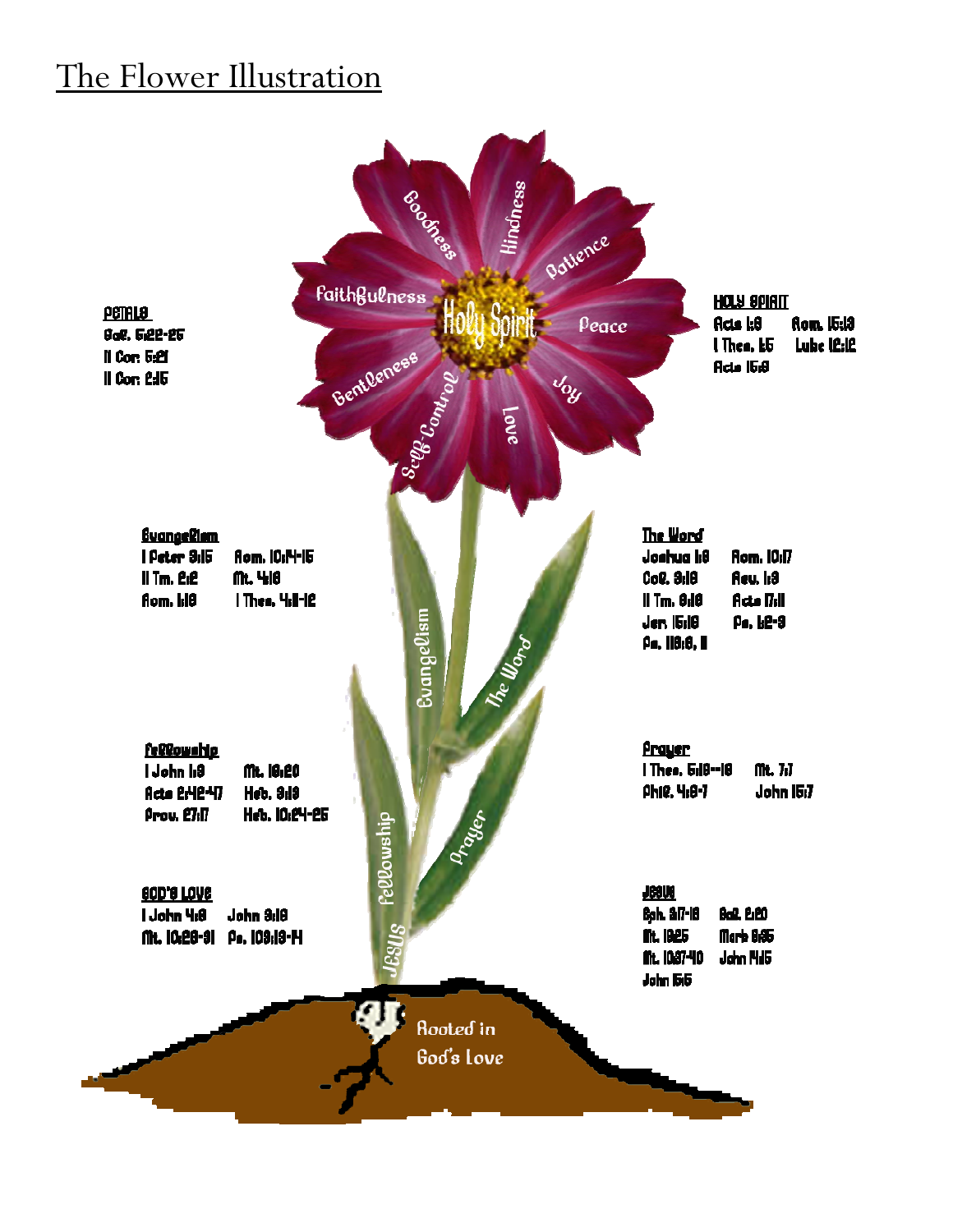## **Verses and Explanation for the Flower Illustration**

**The Petals =Through Holy Spirit yet with distinctive characteristics.** 

**Roots= God's Love All are parts of the flower—the roots, stem, and petals. The Stem= Jesus Likewise, the Trinity (Father, Son, Holy Spirit) are all one** 

- **The Root: God's Love**
	- o **Our Christian life and rebirth is a direct result of God's love for us. We must be ROOTED in God's love. It is through His love and a correct concept of Him that we can grow in our maturity.** 
		- I John 4:8: "Whoever does not love does not know God, because God is love."
		- **Matthew 10:28-30:** "<sup>28</sup>Do not be afraid of those who kill the body but cannot kill the soul. Rather, be afraid of the One who can destroy both soul and body in hell.  $^{29}$ Are not two sparrows sold for a penny? Yet not one of them will fall to the ground apart from the will of your Father. <sup>30</sup>And even the very hairs of your head are all numbered. <sup>31</sup>So don't be afraid; you are worth more than many sparrows."
		- John 3:16: "For God so loved the world that he gave his one and only Son, that whoever believes in him shall not perish but have eternal life."
		- **Psalm 103:13-14:**  $\cdot$ <sup>413</sup> As a father has compassion on his children, so the LORD has compassion on those who fear him;  $^{14}$  for he knows how we are formed, he remembers that we are dust."
- The Stem: Jesus
	- o The only way we can tap into the Love of the Father is through Jesus. Jesus' life, death, and resurrection made it possible for us to have access to the Father by accepting the free gift of eternal life. And it is only through Him can we continue to live out the abundant life of a Christian on saved. He must be LORD over our life. (Lordship)
		- Ephesians  $3:17-18$ :  $17\frac{17}{8}$  that Christ may dwell in your hearts through faith. And I pray that you, being rooted and established in love, 18may have power, together with all the saints, to grasp how wide and long and high and deep is the love of Christ,"
		- **Galatians 2:20: "**I have been crucified with Christ and I no longer live, but Christ lives in me. The life I live in the body, I live by faith in the Son of God, who loved me and gave himself for me."
		- **Matthew 16:25: "For whoever wants to save his life will lose it, but whoever loses his** life for me will find it."
		- **Mark 8:35: "**For whoever wants to save his life will lose it, but whoever loses his life for me and for the gospel will save it."
		- **Matthew 10:37-40:** "<sup>37</sup>Anyone who loves his father or mother more than me is not worthy of me; anyone who loves his son or daughter more than me is not worthy of me;  $38$  and anyone who does not take his cross and follow me is not worthy of me.  $39$ Whoever finds his life will lose it, and whoever loses his life for my sake will find it.  $40$ <sup>n</sup>He who receives you receives me, and he who receives me receives the one who sent me."
		- **John 15:5:** "I am the vine; you are the branches. If a man remains in me and I in him, he will bear much fruit; apart from me you can do nothing."
		- **John 14:15: "**If you love me, you will obey what I command."
- **The Leaves: Evangelism, Fellowship, Word, and Prayer**
	- o **Once we are believers, we have two types of relationships—Vertical (with God) and Horizontal (with People). And once Christ is our center, we need each of these elements to grow and flourish as a Christian.**
	- o **(Vertical) The Word. The Word is God speaking to us directly.**
		- **We need to hear the Word. Romans 10:17: "**Consequently, faith comes from hearing the message, and the message is heard through the word of Christ."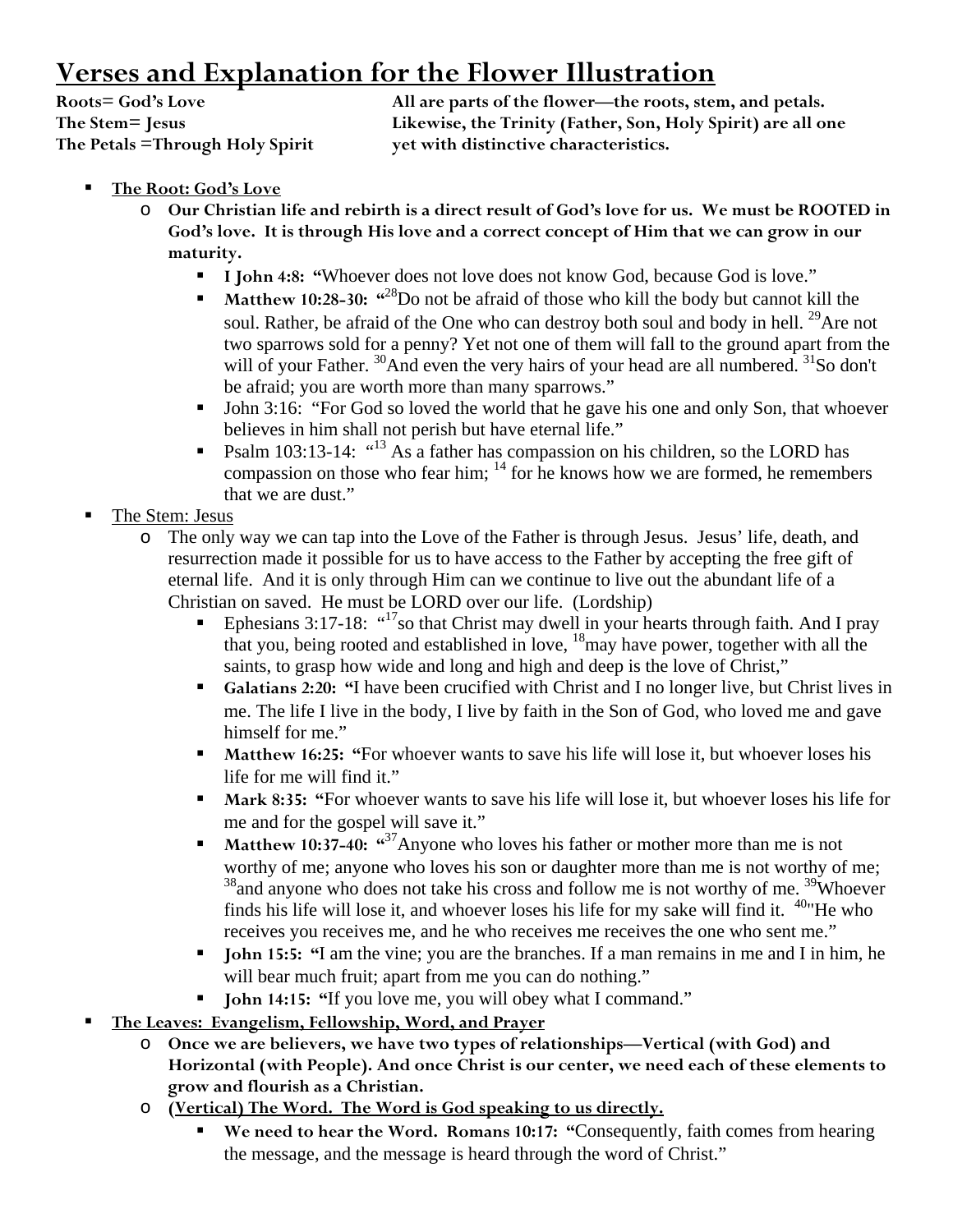- **We need to read the Word. Revelation1:3 "**Blessed is the one who reads the words of this prophecy, and blessed are those who hear it and take to heart what is written in it, because the time is near."
- **We need to study the Word. Acts 17:11: "**Now the Bereans were of more noble character than the Thessalonians, for they received the message with great eagerness and examined the Scriptures every day to see if what Paul said was true."
- **We need to read the word. Psalm 119:9, 11: "<sup>9</sup>How can a young man keep his way** pure? By living according to your word.  $\frac{11}{11}$  have hidden your word in my heart that I might not sin against you."
- **We must meditate on the Word. Psalm 1:2, 3:**  $\frac{a^2}{b}$  **But his delight is in the law of the** LORD, and on his law he meditates day and night.  $3$  He is like a tree planted by streams of water, which yields its fruit in season and whose leaf does not wither. Whatever he does prospers."
- **Joshua 1:8: "Do not let this Book of the Law depart from your mouth; meditate on it day** and night, so that you may be careful to do everything written in it. Then you will be prosperous and successful."
- **Colossians 3:16: "**Let the word of Christ dwell in you richly as you teach and admonish one another with all wisdom, and as you sing psalms, hymns and spiritual songs with gratitude in your hearts to God."
- **II Timothy 3:16: "**All Scripture is God-breathed and is useful for teaching, rebuking, correcting and training in righteousness"
- **Jeremiah 15:16: "**When your words came, I ate them; they were my joy and my heart's delight, for I bear your name, O LORD God Almighty."
- **(Vertical) Prayer. Us speaking to God directly.**
- **I I** Thessalonians 5:16—18: "<sup>16</sup>Be joyful always; <sup>17</sup> pray continually; <sup>18</sup> give thanks in all circumstances, for this is God's will for you in Christ Jesus."
- **Mathew 7:7: "**Ask and it will be given to you; seek and you will find; knock and the door will be opened to you"
- **Philippians 4:6-7:** "<sup>6</sup>Do not be anxious about anything, but in everything, by prayer and petition, with thanksgiving, present your requests to God.  ${}^{7}$ And the peace of God, which transcends all understanding, will guard your hearts and your minds in Christ Jesus."
- **John 15:7:** "If you remain in me and my words remain in you, ask whatever you wish, and it will be given you."
- **(Horizontal) There are two types of people in the world—the lost and the regenerated. We have to forms of communication—communication with the lost and with the saved.**
- **(Horizontal) Evangelism. Our communication with the lost.**
- **I Peter 3:15:** "But in your hearts set apart Christ as Lord. Always be prepared to give an answer to everyone who asks you to give the reason for the hope that you have. But do this with gentleness and respect,"
- **Rom. 10:14-15: "How, then, can they call on the one they have not believed in? And how** can they believe in the one of whom they have not heard? And how can they hear without someone preaching to them? <sup>15</sup>And how can they preach unless they are sent? As it is written, "How beautiful are the feet of those who bring good news!"
- **II Timothy 2:2: "And the things you have heard me say in the presence of many** witnesses entrust to reliable men who will also be qualified to teach others."
- **Matthew 4:19: "Come, follow me," Jesus said, "and I will make you fishers of men."**
- **Romans 1:16: "I am not ashamed of the gospel, because it is the power of God for the** salvation of everyone who believes: first for the Jew, then for the Gentile."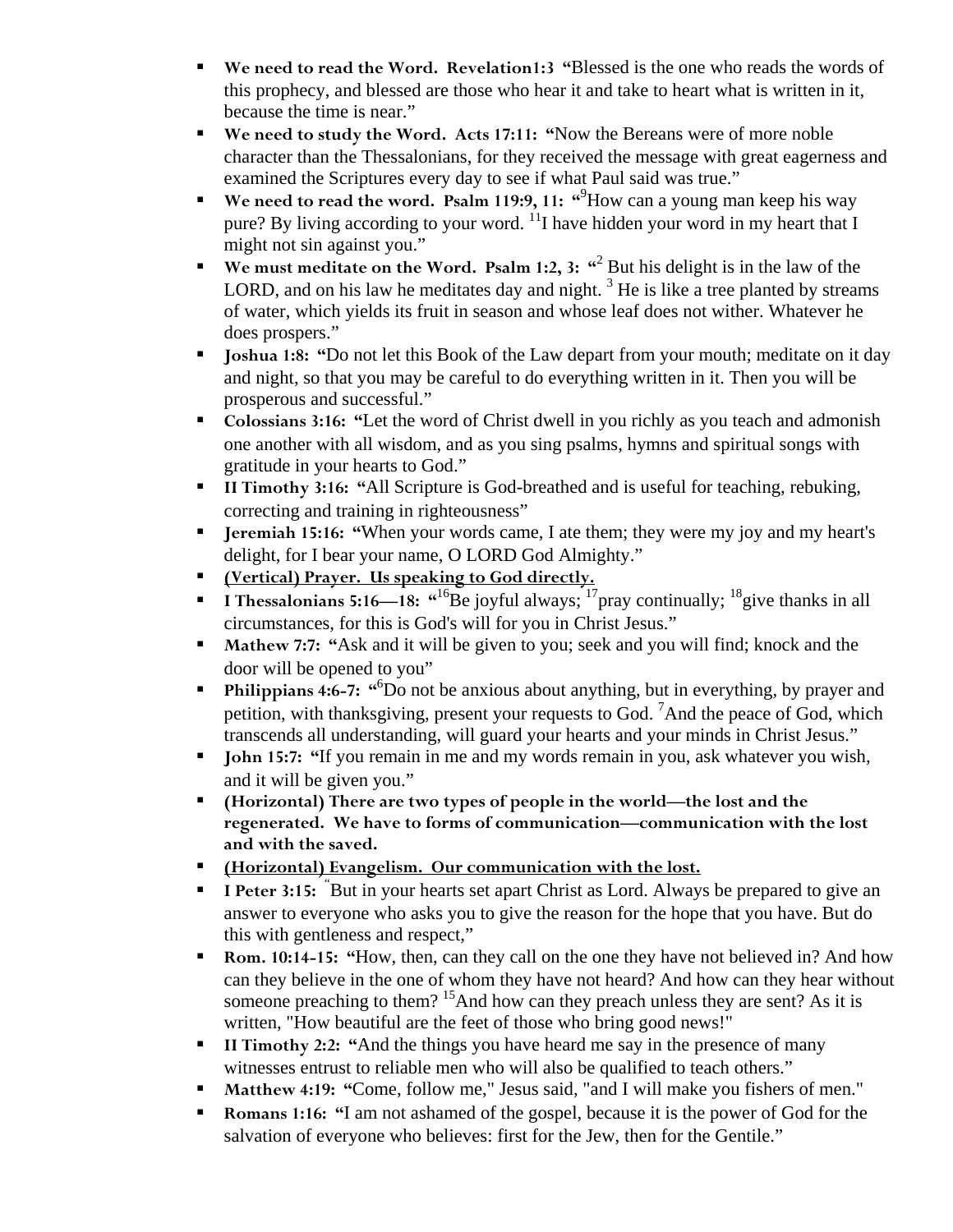- **I Thessalonians 4:11-12:** "<sup>11</sup>Make it your ambition to lead a quiet life, to mind your own business and to work with your hands, just as we told you,  $^{12}$  so that your daily life may win the respect of outsiders and so that you will not be dependent on anybody."
- **(Horizontal) Fellowship. Our communication with the saved.**
- I **John 1:3: "We proclaim to you what we have seen and heard, so that you also may have** fellowship with us. And our fellowship is with the Father and with his Son, Jesus Christ."
- **Matthew 18:20: "For where two or three come together in my name, there am I with** them."
- Acts 2:42-47: "<sup>42</sup>They devoted themselves to the apostles' teaching and to the fellowship, to the breaking of bread and to prayer. <sup>43</sup>Everyone was filled with awe, and many wonders and miraculous signs were done by the apostles. <sup>44</sup>All the believers were together and had everything in common. <sup>45</sup>Selling their possessions and goods, they gave to anyone as he had need.  $^{46}$ Every day they continued to meet together in the temple courts. They broke bread in their homes and ate together with glad and sincere hearts, <sup>47</sup> praising God and enjoying the favor of all the people. And the Lord added to their number daily those who were being saved."
- **Hebrews 3:13: "**But encourage one another daily, as long as it is called Today, so that none of you may be hardened by sin's deceitfulness."
- **Proverbs 27:17: "**As iron sharpens iron, so one man sharpens another."
- Hebrews 10:24-25: <sup> $\alpha^{24}$ </sup>And let us consider how we may spur one another on toward love and good deeds. <sup>25</sup>Let us not give up meeting together, as some are in the habit of doing, but let us encourage one another--and all the more as you see the Day approaching."
- o **The Pistil: The Holy Spirit** 
	- **The pistil of the flower is where the reproductive organs of the flower are found. It is only through the work of the Holy Spirit in our lives and the lives of others that we are able to reproduce spiritually.**
	- **Acts 1:8: "But you will receive power when the Holy Spirit comes on you; and you will** be my witnesses in Jerusalem, and in all Judea and Samaria, and to the ends of the earth."
	- **Romans 15:13: "May the God of hope fill you with all joy and peace as you trust in him,** so that you may overflow with hope by the power of the Holy Spirit."
	- **I Thessalonians 1:5: "because our gospel came to you not simply with words, but also** with power, with the Holy Spirit and with deep conviction. You know how we lived among you for your sake."
	- Luke 12:12: "for the Holy Spirit will teach you at that time what you should say."
	- **Acts 15:8: "**God, who knows the heart, showed that he accepted them by giving the Holy Spirit to them, just as he did to us."
- o **The Petals**
	- **Fruit of the Holy Spirit—What the world and others sees as a result of us abiding in God's love, and through Christ and the Holy Spirit evangelizing, fellowshipping, and committing ourselves to the Word, and Prayer. The petals are the most beautiful part and sweet-smelling part of the flower, and is honoring and glorifying to God as we physically show the world Him in us.**
	- Galatians 5:22-25: "<sup>22</sup>But the fruit of the Spirit is love, joy, peace, patience, kindness, goodness, faithfulness, 23gentleness and self-control. Against such things there is no law.  $24$ Those who belong to Christ Jesus have crucified the sinful nature with its passions and desires. <sup>25</sup>Since we live by the Spirit, let us keep in step with the Spirit."
	- II Corinthians 2:15: "For we are to God the aroma of Christ among those who are being saved and those who are perishing."
	- **II Corinthians 5:21:** "God made him who had no sin to be sin for us, so that in him we might become the righteousness of God."